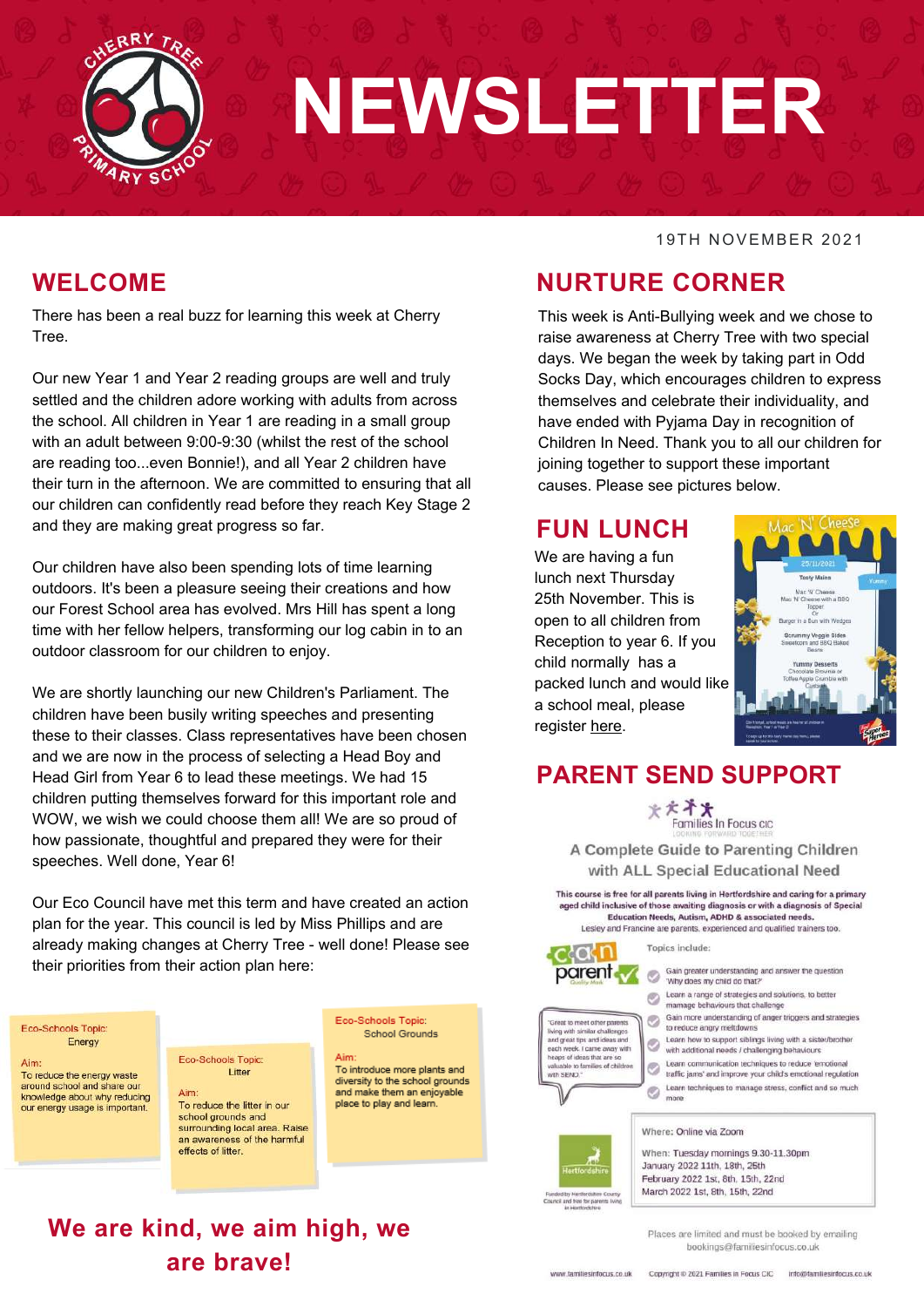## **READING CORNER**

Next Thursday we are delighted to welcome the author, Colm Anthony, to our school. He will be reading his books and sharing his experiences of being an author with the children in Nursery, Reception, Year 1 and Year 2. Here is a bit of information about Colm:

'I was born in County Mayo, Ireland and grew up in a small village by the sea. I found my way to the UK as a teenager and have lived in Kingsbury for the last forty years, working as a builder before recently retiring. I had no TV or iPad growing up, so I would always make up stories to pass the time. I kept up this tradition by imagining bedtime stories for my four year old granddaughter and she loved them so much that I decided to put them into a series of books. I hope you enjoy my stories as much as my family do!'

You will have the opportunity to buy his signed books. A flyer with all the information will be sent to you before the event.



We are continuing to make progress with updating our school library. A huge thank you to Mrs Ali for coming in to help us sort the library books. We are in the process of purchasing some lovely new furniture and would welcome any offer of help with fixing shelves and making up flat pack units to make this a great space for our children to build on their love of reading. Contact myself through the school office if you can help in any way.

Happy reading.....

Jane Sibbit LKS2/ Reading leader/ Class teacher





Please could we remind you that if you are sending your child in to school with a snack to enjoy at break time that you are sending them in with healthy options, such as fruit or vegetables. We are seeing an increase in crisps, chocolate and biscuits on the playground. Thank you.

## **RECEPTION PLACES**

### Nursery parents:

The online system to apply for your child's Reception place is now open. Your child's nursery place does not guarantee a Reception place. Click [here](https://www.hertfordshire.gov.uk/services/schools-and-education/school-admissions/school-admissions-and-transport.aspx?utm_source=homepage&utm_medium=top%20task%20tiles&utm_campaign=top%20task%20tracking&utm_term=school%20admissions) to make an application for September 2022. Please do not hesitate to see Mrs Brown in the School Office if you have any queries or need help completing your application.

#### Prospective parents:

We are currently holding tours of our school for prospective parents applying for Reception and Nursery places. If you know anyone who would like to join our wonderful school please ask them to register for a tour on our website.

## **CHILDREN IN NEED!**



## **RESIDENTIAL TRIP YEAR 6**

Please look out for an email soon from Miss Penfold about deposits and payment plans for our Y6 Residential. Miss Penfold is happy to meet with anyone that would like to discuss this further or to offer support.

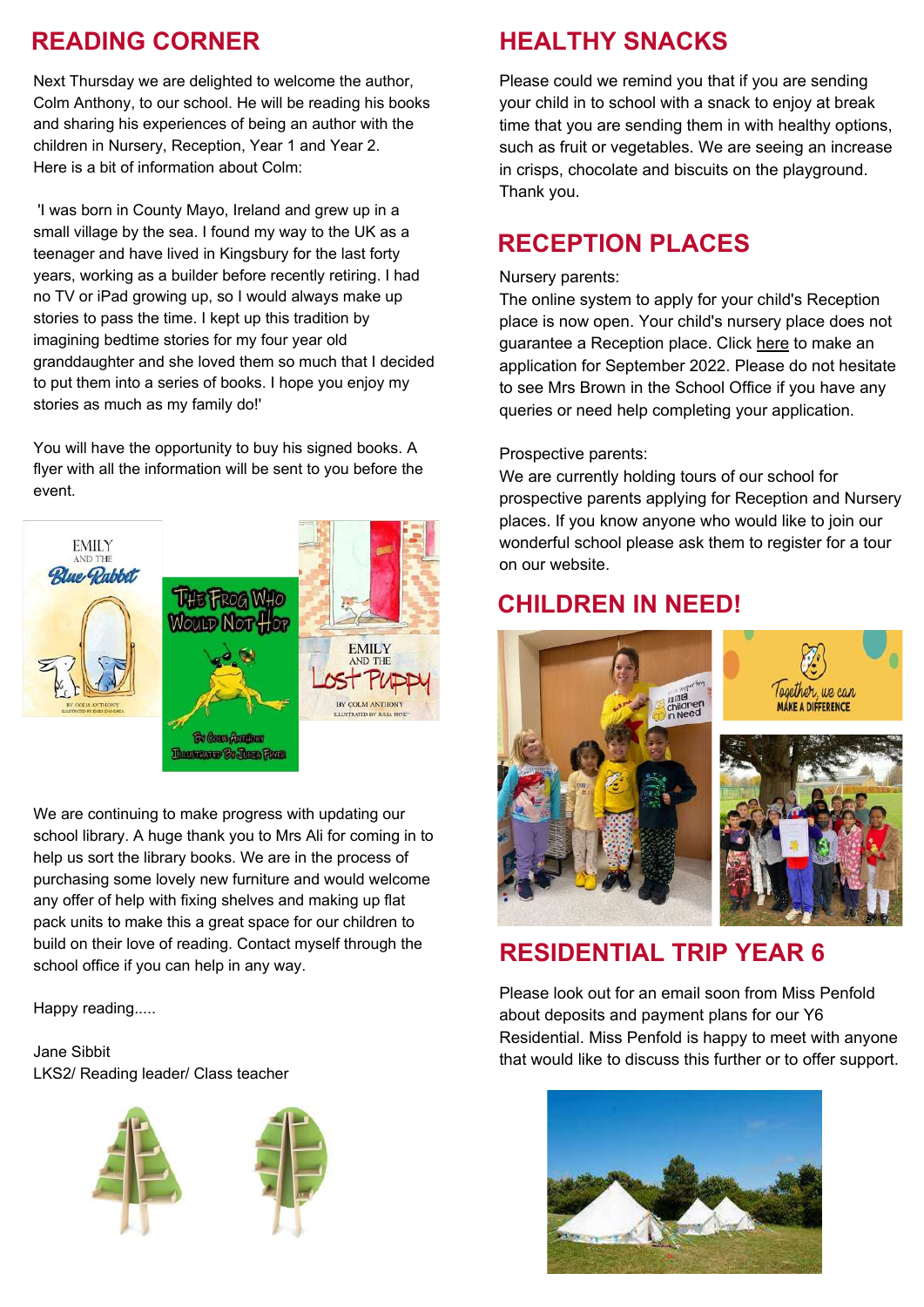## **PEDESTRIAN GATES**

For safeguarding purposes, can we please ask parents/carers not to leave the pedestrian gate open when you enter the school grounds during the day.

## **UPCOMING FRIENDS EVENTS**



The Friends of Cherry Tree will be holding our very own, magical Winter Wonderland, after school on the 10th December. Please follow our Facebook

page 'Friends of Cherry Tree PTA,' where we will be announcing further details about the plans for the day.

If anyone would like to hold their own stall or volunteer with the preparations, please email friends@cherrytree.herts.sch.uk.

We are also in need of wrapping paper donations or small Christmas trees. Our next activity will be the Jazzy Jar competition. Keep an eye out for our flyer on this.



## **SCHOOL MILK**

Please see the email that was sent this week. If you wish to order school milk for Spring 2022 term, log into your Arbor Parent Portal [here.](https://cherry-tree-primary.uk.arbor.sc/) The deadline for orders is Friday 10th December

## **NURSERY RHYME WEEK**

Nursery have really enjoyed taking part in world nursery rhyme week and are looking forward to receiving their certificates. We have had a great time singing, playing instruments and completing lots of fun activities including pouring spiders down the drain pipes and drawing pictures of ourselves.





## **CHRISTMAS!**

Christmas Jumper Day is Friday 10th December, the same day as our school Christmas Market. Childr



encouraged to wear their most festive outfit for a small donation to Save the Children charity.

We will be holding our whole school Christmas Lunch on Wednesday 15th December. More info to follow on this.



The Apex breakfast clubs are no longer running now that we have opened our brand-new Red & Ready morning club. Sessions are £6. If you need to book your child into the club you can register via your Arbor Parent Portal and choose from daily or half-termly sessions, subject to availability. Click [here](https://www.cherrytree.herts.sch.uk/clubs) for more information and to view the booking guide. You will find our Red & Ready club in the Mulberry building.



Thurs 25th Nov - FUN lunch!

- 
- Fri Dec 10th Christmas Jumper Day
	- Christmas Market (3pm-6pm)

Wed Dec 15th - Christmas Lunch

- Thurs Dec 16th Nursery end of term
- Fri Dec 17th Autumn 2 Term ends 1.30pm

Thurs 14th July 22 - Year 6 Transition Day